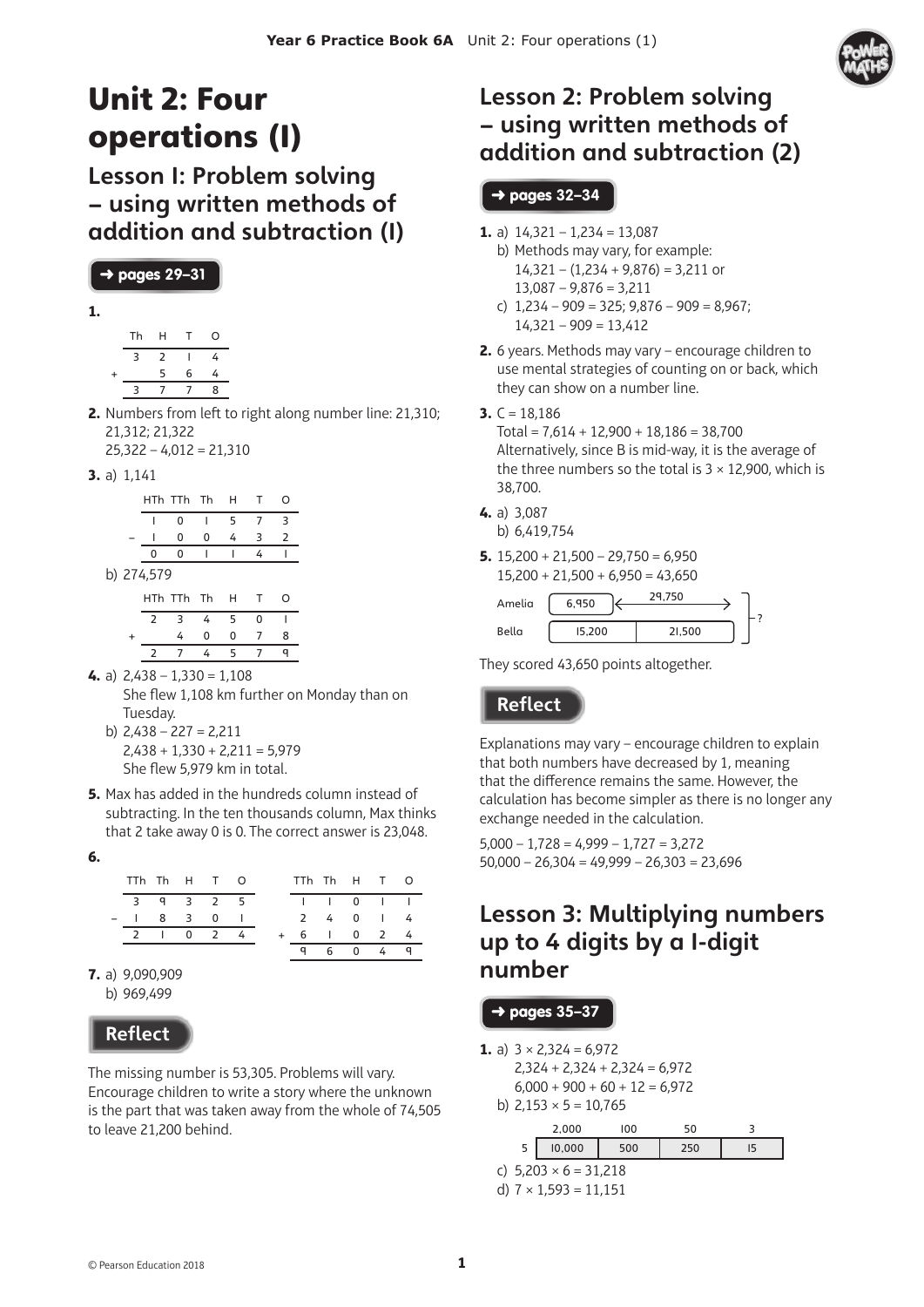- **2.**  $3,050 \times 6 = 18,300$
- **3.** a)  $251 \times 7 = 1.757$ 
	- b)  $1,251 \times 7 = 8,757$
	- c)  $1,251 \times 8 = 10,008$
- **4.** a)  $2 \times 5,500 = 11,000; 11,000 + 1,350 = 12,350$ The total mass of the boxes is 12,350 g.
	- b)  $1.350 \times 5 = 6.750$ The total mass of the boxes is 6,750 g.
	- c)  $5.500 \times 3 = 16.500$ ;  $1.350 \times 3 = 4.050$ ;  $16,500 + 4,050 = 20,550$ Alternative method: 5,500 + 1,350 = 6,850;  $6,850 \times 3 = 20,550$ The total mass of the boxes is 20,550 g.
- **5.** a) Answers will vary. Ensure that children have taken the smaller product from the larger product to find the difference.
	- b) Biggest number =  $8,765 \times 9 = 78,885$ Smallest number =  $6,789 \times 5 = 33,945$

Explanations may vary. Encourage children to notice the link between multiplying out each column in the short multiplication and where the answer is found on the grid method, for example: The 12,000 in the grid method can be seen as 1 ten thousand and 2 thousands in the column method. The 150 and 21 in the grid method combine in the column method to show 171 as 1 hundred, 7 tens and 1 one.

## Lesson 4: Multiplying numbers up to 4 digits by a 2-digit number



|   |   |                               |     | $\overline{2}$ | 3 |                   |
|---|---|-------------------------------|-----|----------------|---|-------------------|
| × |   |                               |     |                |   |                   |
|   |   |                               | -3  | 6              | q | $3 \times 5,123$  |
|   | 5 |                               | -2  | 3              | 0 | $10 \times 5,123$ |
|   | 6 |                               | - 5 |                |   |                   |
|   |   | c) $1,972 \times 24 = 47,328$ |     |                |   |                   |

- **2.** a)  $365 \times 24 = 8.760$ 
	- There will be 8,760 hours in 2021. b)  $3,600 \times 24 = 86,400$ There are 86,400 seconds in a day.
- **3.** Column multiplication showing:  $5,056 \times 7 = 35,392$ ;  $35,392 \times 2 = 70,784$ ;  $5.056 \times 14 = 70.784$ An explanation that  $2 \times 7 = 14$  so you can first multiply 5,056 by 7 and then the answer by 2 and this will give the same answers as  $5,056 \times 14$ .
- **4.** 17 × 379 = 6,443 The pool has 6,443 litres of water in it, so it is not full.
- **5.**  $3,629 \times 55 = 199,595$

## **Reflect**

Reasoning may vary, for example:

 $1,254 \times 21 = 26,334$ ;  $2,508 \times 11 = 27,588$  so  $2,508 \times 11$  is larger.

 $2,508 \times 11 = 1,254 \times 2 \times 11 = 1,254 \times 22$ , which is larger than  $1,254 \times 21$  so  $2,508 \times 11$  is larger.

## Lesson 5: Dividing numbers up to 4 digits by a 2-digit number (1)

➜ pages **41–43** 

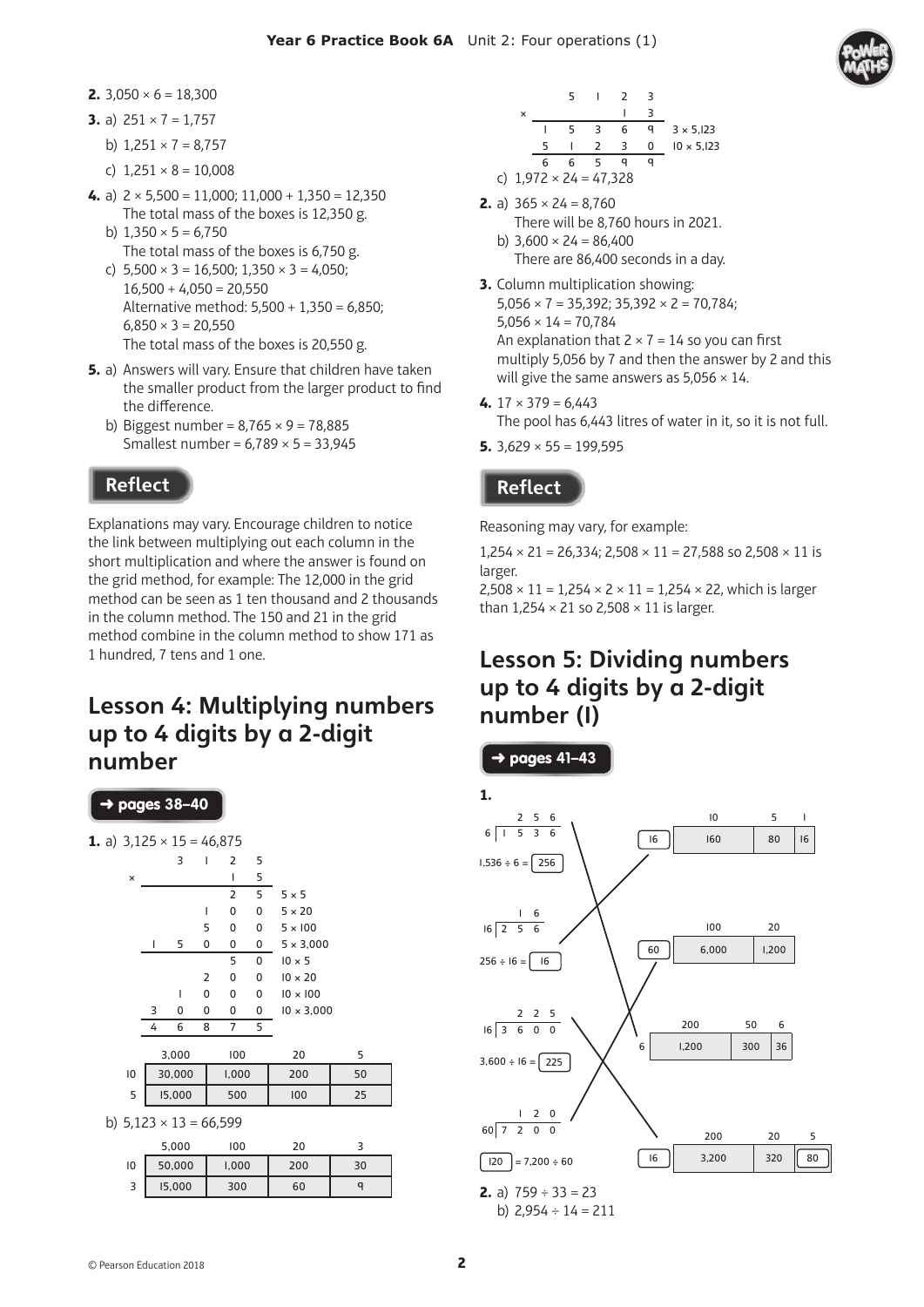

- **3.** 3,500 ÷ 25 = 140. Max can use 140 g of guinea pig food per day.
- **4.** a)  $468 \div 9 = 52$ b)  $4.689 \div 9 = 521$ c)  $378 \div 18 = 21$ d)  $3,798 \div 18 = 211$



 $1,887 \div 17 = 111$ 

Methods may vary. Children could use short division or the inverse grid method. Some children may already have an idea of the 'chunking' or 'partitioning' method and could show these too.

## Lesson 6: Dividing numbers up to 4 digits by a 2-digit number (2)

#### ➜ pages **44–46**

- **1.** a)  $3,500 \div 7 = 500$  $500 \div 2 = 250$  $3,500 \div 14 = 250$ There is 250 ml of juice in each glass. b)  $360 \div 6 = 60$  $60 \div 4 = 15$ Aki can make 15 clay shells.
- **2.**  $1,260 \div 10 = 126$ ;  $126 \div 2 = 63$ ;  $1,260 \div 20 = 63$  $180 \div 3 = 60$ ;  $60 \div 5 = 12$ ;  $180 \div 15 = 12$  $960 \div 2 = 480$ ;  $480 \div 8 = 60$ ;  $960 \div 16 = 60$  $1,100 \div 11 = 100$ ;  $100 \div 2 = 50$ ;  $1,100 \div 22 = 50$  or  $1,100 \div 2 = 550$ ;  $550 \div 11 = 50$ ;  $1,100 \div 22 = 50$
- **3.** a) Factors may vary. 2,700 ÷ 18 = 150
	- b) Factors may vary.  $7,200 \div 12 = 600$
	- c) Factors may vary.  $5,400 \div 36 = 150$
	- d) Dividing by factors 7 and 2 (in either order)  $5,600 \div 14 = 400$
- **4.** a) i)  $480 \div 8 = 60$  $60 \div 2 = 30$ So,  $480 \div 16 = 30$ 
	- ii)  $960 = 480 \times 2$  and  $32 = 2 \times 16$ Therefore,  $960 \div 32 = 480$  multiplied by 2, divided by 2 and divided by 16. Multiplying by 2 and dividing by 2 are inverse

operations so will cancel each other out. So  $960 \div 32 = 480 \div 16 = 30$ 

b) Ambika is correct – encourage children to prove this using an example or by drawing a diagram, for example:  $160 \div 4 = 40$  and  $160 \div 8 = 20$ . This means that if I

double the divisor, the quotient is halved. Bella is incorrect – encourage children to disprove using an example or a diagram, for example:  $160 \div 4 = 40$  and  $320 \div 8 = 40$ . This means that if I double both the dividend and divisor, the quotient remains the same.

### **Reflect**

 $6,440 \div 20 = 322$ 

Methods may vary, for example:  $6,440 \div 2 = 3,220$ ;  $3,220 \div 10 = 322$  $6,440 \div 5 = 1,288; 1,288 \div 4 = 322$ 

## Lesson 7: Dividing numbers up to 4 digits by a 2-digit number (3)

➜ pages **47–49** 

**1.** a)  $399 \div 19 = 21$ 

- 10 10 1 9 | 190 | 19  $2 \mid$  $19 \overline{3}$   $\overline{9}$   $\overline{9}$ 1 9 0 10  $2 0 9$ 1 9 0 10  $q$  $q \quad 1$  $\overline{0}$
- b)  $385 \div 11 = 35$
- c)  $888 \div 37 = 24$
- **2.**  $992 \div 31 = 32$ There are 32 classes.
- **3.** a)  $182 \div 13 = 14$  c)  $528 \div 11 = 48$ b)  $364 \div 13 = 28$  d)  $528 \div 22 = 24$
- **4.** Answers may vary.

Mo could have done:

|                          |   | з   | ੨ |    |
|--------------------------|---|-----|---|----|
| 37 $\sqrt{y}$ $\sqrt{z}$ |   | ر ا |   |    |
|                          | 7 | 4   | 0 | 20 |
|                          | 4 | 8   |   |    |
|                          | 3 |     | 0 | 10 |
|                          |   |     |   |    |
|                          |   |     |   | ς  |
|                          |   |     | በ | 33 |

Olivia could have done:

|    |                 |                                                     | 3              | 3  |    |
|----|-----------------|-----------------------------------------------------|----------------|----|----|
| 37 | $\sqrt{\alpha}$ | $\overline{2}$                                      | $\overline{2}$ |    |    |
|    |                 | 3                                                   | 7              | 0  | 10 |
|    |                 | $\overline{7g}$                                     | $\overline{5}$ |    |    |
|    |                 | 3                                                   | 7              | 0  | 10 |
|    |                 | 4                                                   | 8              |    |    |
|    |                 | 3                                                   | 7              | 0  | 10 |
|    |                 | $\overline{\mathfrak{o}_{\boldsymbol{\mathsf{Y}}}}$ | $\overline{P}$ | ۱, |    |
|    |                 |                                                     | 7              | 4  | 2  |
|    |                 |                                                     | 3              | 7  | l  |
|    |                 |                                                     | 3              | 7  |    |
|    |                 |                                                     |                | 0  | 33 |
|    |                 |                                                     |                |    |    |

**5.** 702 ÷ 26 = 27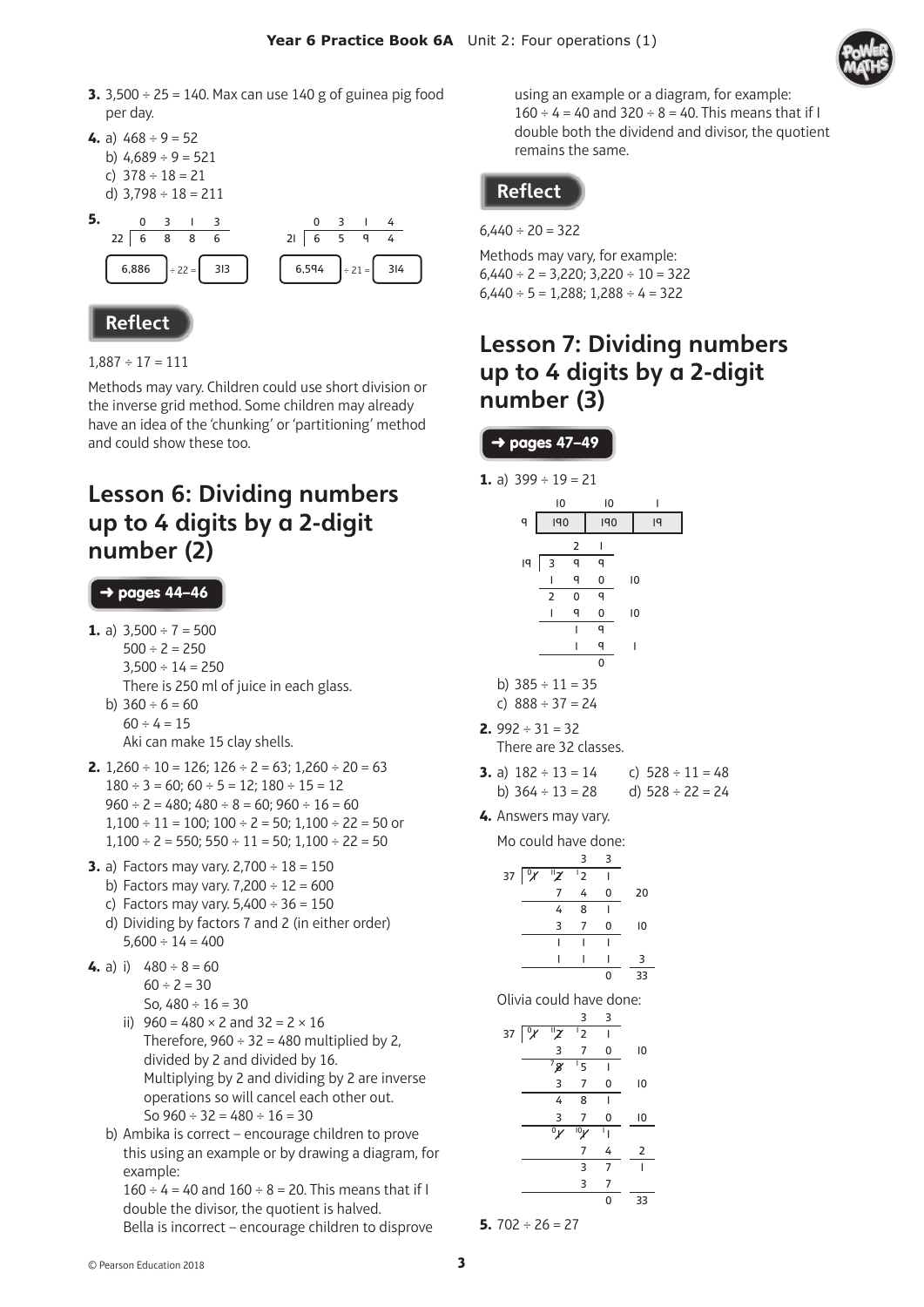Answers may vary – encourage children to check the answer using the inverse calculation of  $23 \times 24$ .

## Lesson 8: Dividing numbers up to 4 digits by a 2-digit number (4)

#### ➜ pages **50–52**

- **1.** a)  $735 \div 15 = 49$ b)  $1.890 \div 15 = 126$ c)  $5,610 \div 15 = 374$
- **2.** 1,331 ÷ 11 = 121 There will be 121 teams.
- **3.** 2,444 ÷ 26 = 94, Jen cycles 94 km per day.  $2,325 \div 25 = 93$ , Toshi cycles 93 km per day. Jen cycles more kilometres per day than Toshi.
- **4.** a) I know that  $10 \times 61 = 610$ , not 620. Ebo has made a mistake at  $7 \times 61$ , as it should be 427, not 437. Number line corrections: 427, 488, 549, 610 b)  $8,845 \div 61 = 145$

**5.**  $2,790 \div 31 = 90$ 



#### **Reflect**

2,553 ÷ 23 circled. Explanations may vary – encourage children to notice that 23 is a prime number so there are no useful factors to divide by to make the calculation easier.

 $1.440 \div 30 = 48$  $2,553 \div 23 = 111$ 

## Lesson 9: Dividing numbers up to 4 digits by a 2-digit number (5)

#### ➜ pages **53–55**

- **1.** Aki is correct.
	- $100 \div 13 = 7$  remainder 9 Emma:  $100 \div 14 = 7$  remainder 2 Aki:  $101 \div 13 = 7$  remainder 10
- **2.**  $200 \div 15 = 13$  remainder 5 Andy can fill up 13 pages and will have 5 stickers left over.
- **3.** Lines drawn to match calculations to remainders:
	- $450 \div 20 \rightarrow 10$  $301 \div 10 \rightarrow 1$
	- $955 \div 50 \rightarrow 5$
	- $685 \div 25 \rightarrow 10$
	- $335 \div 33 \rightarrow 5$
- **4.** a)  $300 \div 11 = 27$  remainder 3
	- b)  $300 \div 31 = 9$  remainder 21
	- c)  $750 \div 17 = 44$  remainder 2
	- d)  $850 \div 17 = 50$
- **5.** 475 ÷ 35 = 13 remainder 20 The ranger needs to buy 14 bags of seeds.
- **6.** Answers will vary. Encourage children to use their knowledge of multiples to solve this. The missing number can be 1 less than any multiple of 41. This will always leave a remainder of 40. For example:  $41 \times 10 = 410$ , so  $409 \div 41 = 9$  remainder  $40$

#### **Reflect**

Explanations may vary. Encourage children to use Reena's method and then check if  $300 \div 21$  has a remainder of 2. Reena is incorrect although her calculation is correct i.e.  $300 \div 3 = 100$ ; then  $100 \div 7 = 14$  remainder 2. However, this remainder as a fraction is  $\frac{2}{7}$  and if you use equivalence and link it back to the original divisor,  $\frac{2}{7} = \frac{6}{21}$ . There the remainder is 6 and not 2.

## Lesson 10: Dividing numbers up to 4 digits by a 2-digit number (6)

#### ➜ pages **56–58**

- **1.** a)  $2.000 \div 75 = 26$  remainder 50 Amelia can make 26 ice lollies. She will have 50 ml of juice left.
	- b)  $2,500 \div 95 = 26$  remainder 30 Bella has 30 ml of juice left, which is less than Amelia.
	- c) Amelia can make  $\frac{50}{75}$  or  $\frac{2}{3}$  of an ice lolly with her remaining juice. Bella can make  $\frac{30}{95}$  or  $\frac{6}{19}$  of an ice lolly with her remaining juice.
- **2.** a)  $1,000 \div 11 = 90$  remainder 10
	- b)  $2,000 \div 11 = 181$  remainder 9
	- c)  $4,000 \div 22 = 181$  remainder 18
	- d) 8,000 ÷ 22 = 363 remainder 14
	- Answers will vary, for example:

 $2.000 \div 11 = (2 \times 1.000) \div 11$ . The answer will therefore be  $2 \times 90$  with a remainder of  $2 \times 10$ . However, it does not make sense to have a remainder of 20 when dividing by 11. Instead this gives 1 more group of 11 with a remainder of 9. So,  $2,000 \div 11 = 181$ remainder 9.